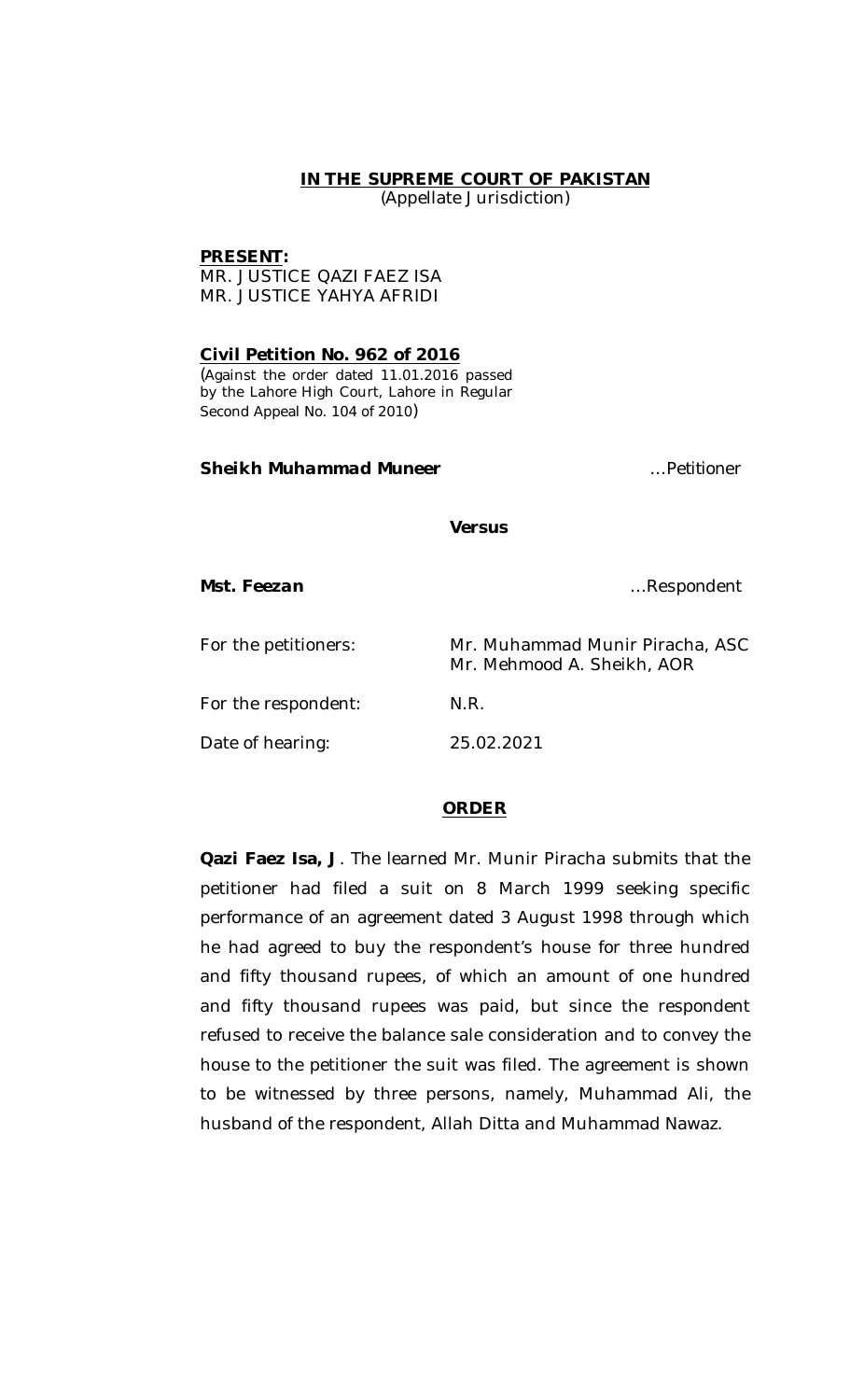2. The learned counsel states that Muhammad Ali was not produced as a witness because the petitioner apprehended that he would not admit witnessing the execution of the agreement because he was the respondent's husband. Another witness Allah Ditta was not produced because he could not be found. However, Muhammad Nawaz (PW-8) was produced and so too the scribe of the agreement, namely, Muhammad Iqbal (PW7). The learned counsel submits that a scribe can be an attesting witness and in support of his contention refers to Article 79 of the Qanun-e-Shahadat, 1984<sup>1</sup> ('**Qanun-e-Shahadat**') and section 3 of the Transfer of Property Act, 1882<sup>2</sup> ('**Act**'). He says that reading these two provisions together permits a scribe to be an attesting witness. Therefore, since two persons in their testimony had said that the agreement was signed before them the requirement of Article 79 of the Qanun-e-Shahdat had been met and the agreement stood proved. Learned counsel submits that neither the learned Judges of the Subordinate Courts nor the learned Judge of the High Court appreciated this point and dismissed the petitioner's suit by holding that two attesting witnesses of the agreement had not been produced to confirm its execution.

3. To appreciate the learned counsel's point it would be appropriate to reproduce hereunder the cited provisions:

Article 79 of the Qanun-e-Shahadat, 1984:

**79. Proof of execution of document required by law to be attested**. If a document is required by law to be attested, it shall not be used as evidence until two attesting witnesses at least have been called for the purpose of proving its execution, if there be two attesting witnesses alive, and subject to the process of the Court and capable of given Evidence:

Provided that it shall not be necessary to call an attesting witness in proof of the execution of any document, not being a will, which has been registered in accordance with the provisions of the Registration Act, 1908 (XVI of 1908), unless its execution by the person by whom it purports to have been executed is specifically denied.

<sup>&</sup>lt;sup>1</sup> President's Order No. 10 of 1984 promulgated on 28 October 1984.

<sup>&</sup>lt;sup>2</sup> Act IV of 1882, enacted on 17 February 1882.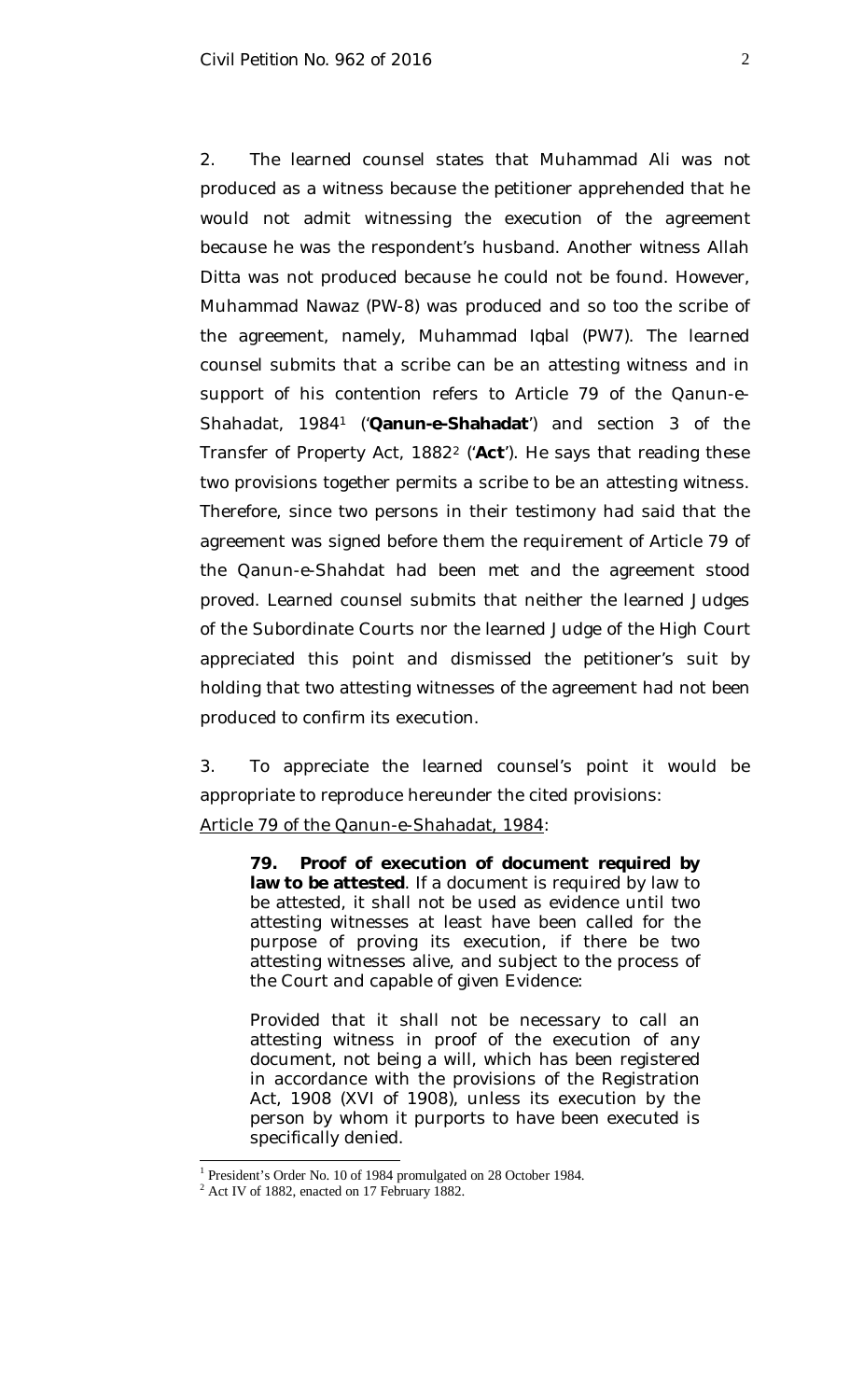Section 3 of the Transfer of Property Act, 1882:

#### **3. Interpretation clause**.

"attested", in relation to an instrument, means and shall be deemed always to have meant attested by two or more witnesses each of whom has seen the executant sign or affix his mark to the instrument, or has seen some other person sign the instrument in the presence and by the direction of the executant, or has received from the executant a personal acknowledgment of his signature of mark or of the signature of such other person, and each of whom has signed the instrument in the presence of the executant; but it shall not be necessary that more than one of such witnesses shall have been present at the same time, and no particular form of attestation shall be necessary.

4. The respondent-defendant denied the execution of the agreement and denied agreeing to sell her house. Therefore, the said agreement was required to be proved as mandated by Article 79 of the Qanun-e-Shahadat. If precedent is required for this trite contention reference may be made to the decision in the case of *Nazir Ahmed v Muzaffar Hussain*<sup>3</sup> which held, that:

… in case of denial of execution of document, the party relying on such document must prove its execution in accordance with the modes of proof as laid down in Qanun-e-Shahadat Order, 1984 and the party is required to observe rule of production of best evidence.<sup>4</sup>

The aforesaid was also stated in the case of *Maqsood Ahmad v Salman Ali*. 5

5. The learned counsel says that the scribe who wrote the agreement was an attesting witness of its execution. A scribe may be an attesting witness provided the agreement itself mentions/nominates him as such. The agreement mentioned three attesting witnesses by name and the scribe (Muhammad Iqbal) was not one of them. In the case of *Tassaduq Hussain v Muhammad* 

<sup>&</sup>lt;sup>3</sup> 2008 SCMR 1639.

<sup>4</sup> Ibid, p. 1642.

<sup>5</sup> PLD 2003 Supreme Court 31, para 9, p. 35-36.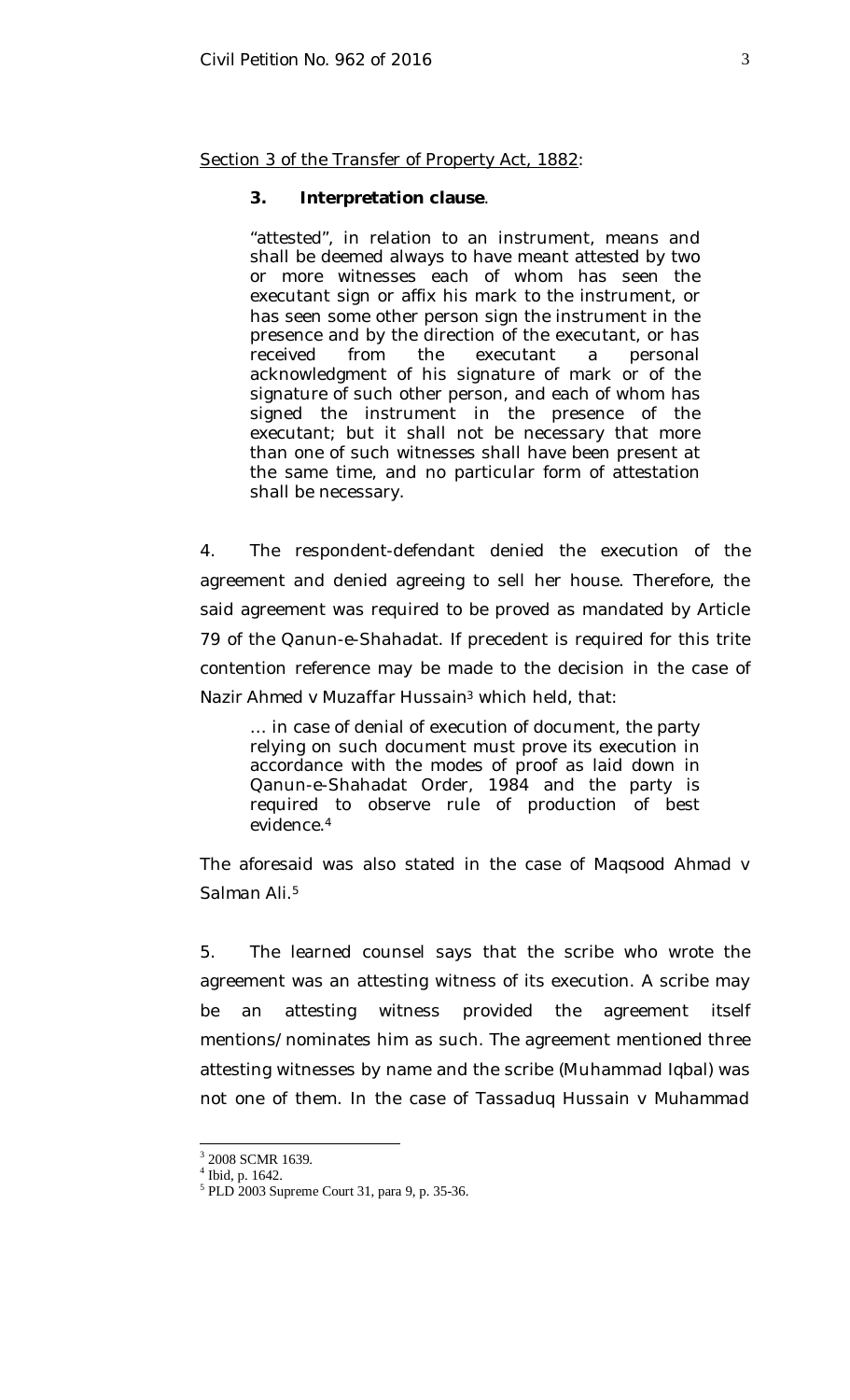*Din*<sup>6</sup> this Court had held that a scribe is not an attesting witness in terms of Articles 17 and 79 of the Qanun-e-Shahadat:

Therefore, in my considered view a scribe of a document can only be a competent witness in terms of Article 17 and 79 of the Qanun-e-Shahadat Order, 1984 if he has fixed his signature as an attesting witness of the document and not otherwise; his signing the document in the capacity of a writer does not fulfill and meet the mandatory requirement of attestation by him separately, however, he may be examined by the concerned party for the corroboration of the evidence of the marginal witnesses, or in the eventuality those are conceived by Article 79 itself not as a substitute.<sup>7</sup>

To state that the scribe (Muhammad Iqbal) was an attesting witness is contrary to the contents of the said agreement.

6. Oral evidence in contradiction of the contents of a document cannot be led as stated by Article 70 of the Qanun-e-Shahadat, which is reproduced hereunder:

**70. Proof of facts by oral evidence**. All facts, except the contents of documents, may be proved by oral evidence.

However, oral evidence to the contents of a document may be lead in certain limited cases and then strict compliance is required to made with Article 35 of the Qanun-Shahadat, reproduced hereunder:

**35. When oral admissions as to contents of documents are relevant**. Oral admissions as to the contents of a document are not relevant, unless and until the party proposing to prove them shows that he is entitled to give secondary evidence of the contents of such document under the rules hereinafter contained, or unless the genuineness of a document produced is in question.

Permission was not sought, let alone given, to lead secondary evidence. Therefore, evidence contrary to the contents of the said agreement could not be led; the said agreement had to be proved by producing two attesting witnesses. However, only one out of three attesting witnesses was produced.

<sup>6</sup> PLD 2011 Supreme Court 241.

 $<sup>7</sup>$  Ibid, p. 249E.</sup>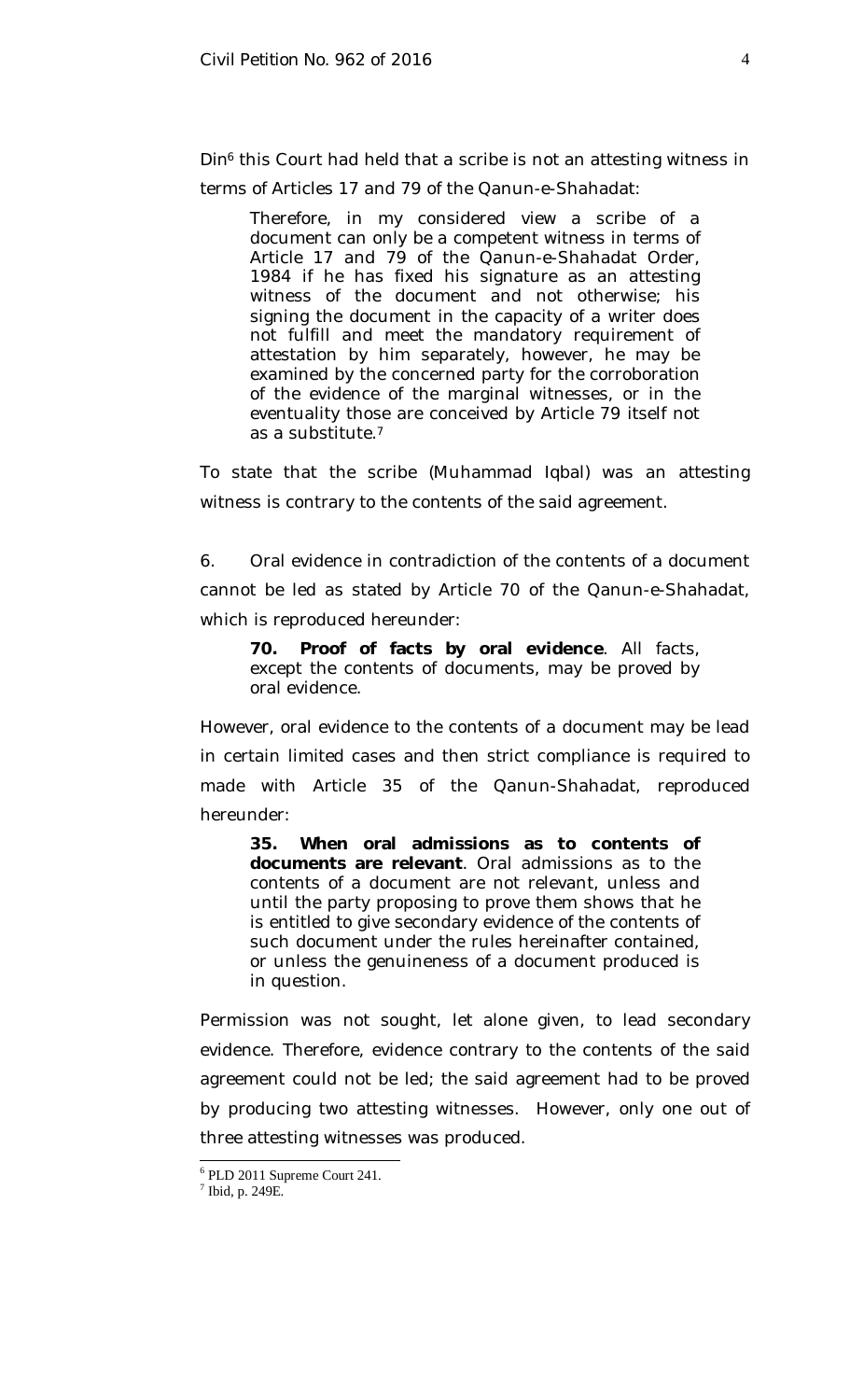7. The question of the requisite number of witnesses to prove the execution of a document and the role of a scribe may also be considered from the perspective of Article 17 of the Qanun-e-Shahadat, which is reproduced hereunder:

**Competence and number of witnesses**. (1) The competence of a person to testify, and the number of witnesses required in any case shall be determined in accordance with the injunctions of Islam as laid down in the Holy Qur'an and Sunnah:

(2) Unless otherwise provided in any law relating to the enforcement of *Hudood* or any other special law, -

- (a) in matters pertaining to financial or future obligations, if reduced to writing, the instrument shall be attested by two men or one man and two women, so that one may remind the other, if necessary, and evidence shall be led accordingly; and
- (b) in all other matters, the Court may accept, or act on the testimony of one man or one woman or such other evidence as the circumstances of the case may warrant.

8. The agreement was with a lady (the respondent) and under the agreement a certain amount was stated to have already been paid and the remainder was to be paid in the future and she was supposed to convey and deliver possession of her house to the petitioner upon receipt of the balance payment. Therefore, the agreement was in respect of '*matters pertaining to financial or future obligations*' in terms of Article 17(2)(a) of the Qanun-e-Shahadat and required that such an agreement to be attested '*by two men, or one man and two women, so that one may remind the other*'. However, only one attesting witness was produced. For proving a document Article 17(1) of the Qanun-e-Shahadat states that, '*The competence of a person to testify, and the number of witnesses required in any case shall be determined in accordance with the injunctions of Islam as laid down in the Holy Quran and Sunnah*.' Therefore, we turn to the Holy Qur'an to seek guidance.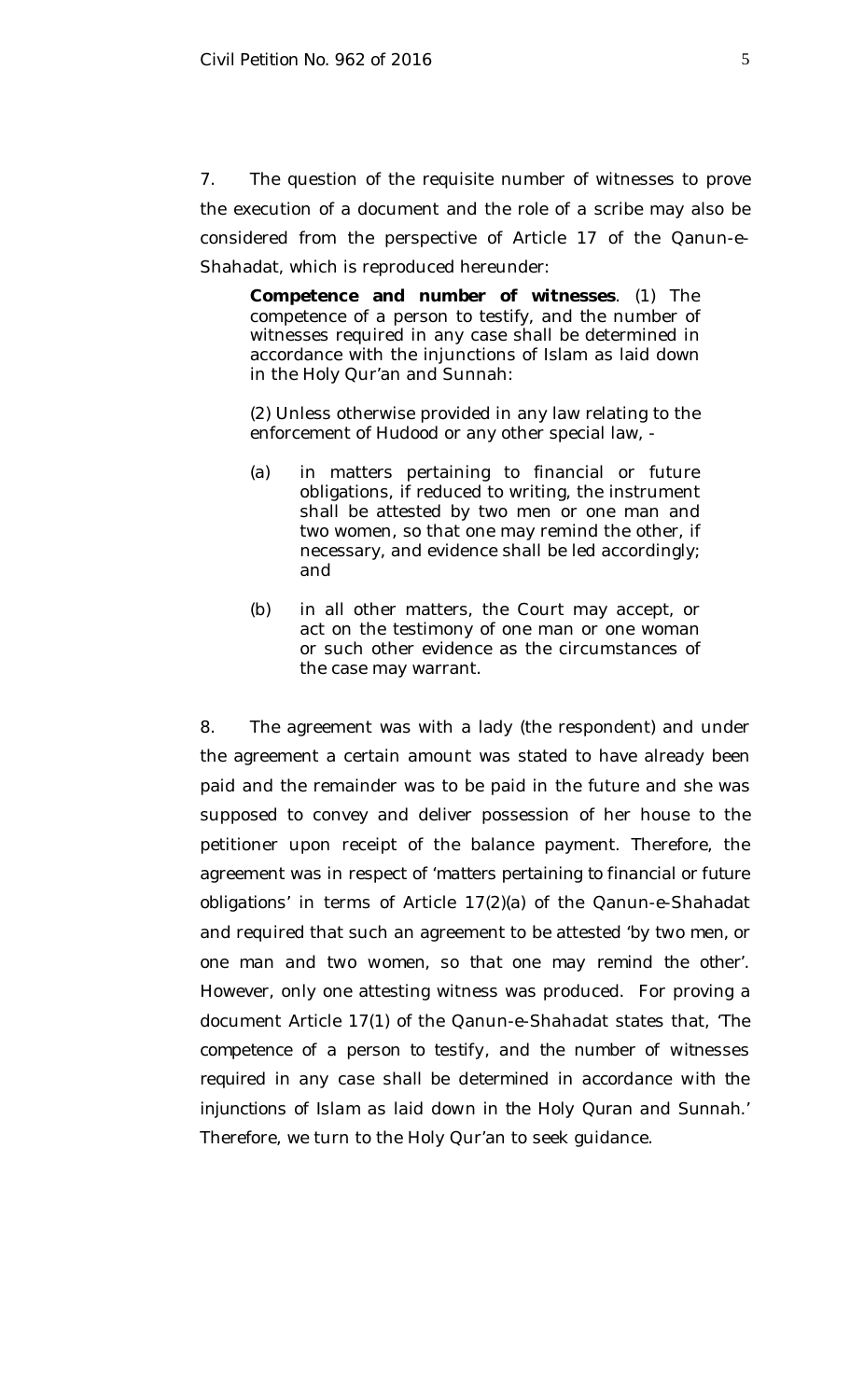9. Verse 282 of the second chapter, *Al-Baqarah*, of the Holy Qur'an comprehensively deals with agreements, including the kind under consideration:

O ye who believe! when you deal with each other, in transactions involving future obligations in a fixed period of time, reduce them to writing. Let a **scribe** (*katibun*) write down faithfully as between the parties: let not the **scribe** refuse to write: as Allah has taught him, so let him write. Let him who incurs the liability dictate, but let him fear his Lord Allah. And not diminish aught of what he owes. If the party liable is mentally deficient, or weak, or unable himself to dictate, let his guardian dictate faithfully. And get two **witnesses**, out of your own men, and if there are not two men, then a man and two women, such as ye choose, for **witnesses**, so that if one of them errs, the other can remind her. The **witnesses** should not refuse when they are called on (for evidence). Disdain not to reduce to writing (your contract) for a future period, whether it be small or big: it is more just in the sight of Allah, more suitable as evidence and more convenient to prevent doubts among yourselves. But if it be a transaction which you carry out on the spot among yourselves, there is no blame on you if you reduce it not to writing. But take **witnesses** whenever you make a commercial contract; and let neither **scribe** nor **witness** suffer harm. If you do (such harm), it would be wickedness in you. So fear Allah; for it is Allah that teaches you. And Allah is well acquainted with all things. [the words *scribe* and *witness/es* have been highlighted]

The Holy Qur'an requires that the number of witnesses should be not less than two men or a man and two women (so that the one may remind the other if she forgets). However, in the present case only one attesting witness was produced. Therefore, compliance was also not made with Article 17(1) and (2) of the Qanun-e-Shahadat and with the injunctions of Islam.

10. The translator and exegete Abdullah Yusuf Ali explaining the above verse writes the following under his translation of it:

Commercial morality is here taught on the highest plane and yet in the most practical manner, both as regards the bargains to be made, the evidence to be provided, the doubts to be avoided, and the duties and rights of scribes and witnesses. Probity even in worldly matters is to be, not a mere matter of convenience or policy, but a matter of conscience and religious duty.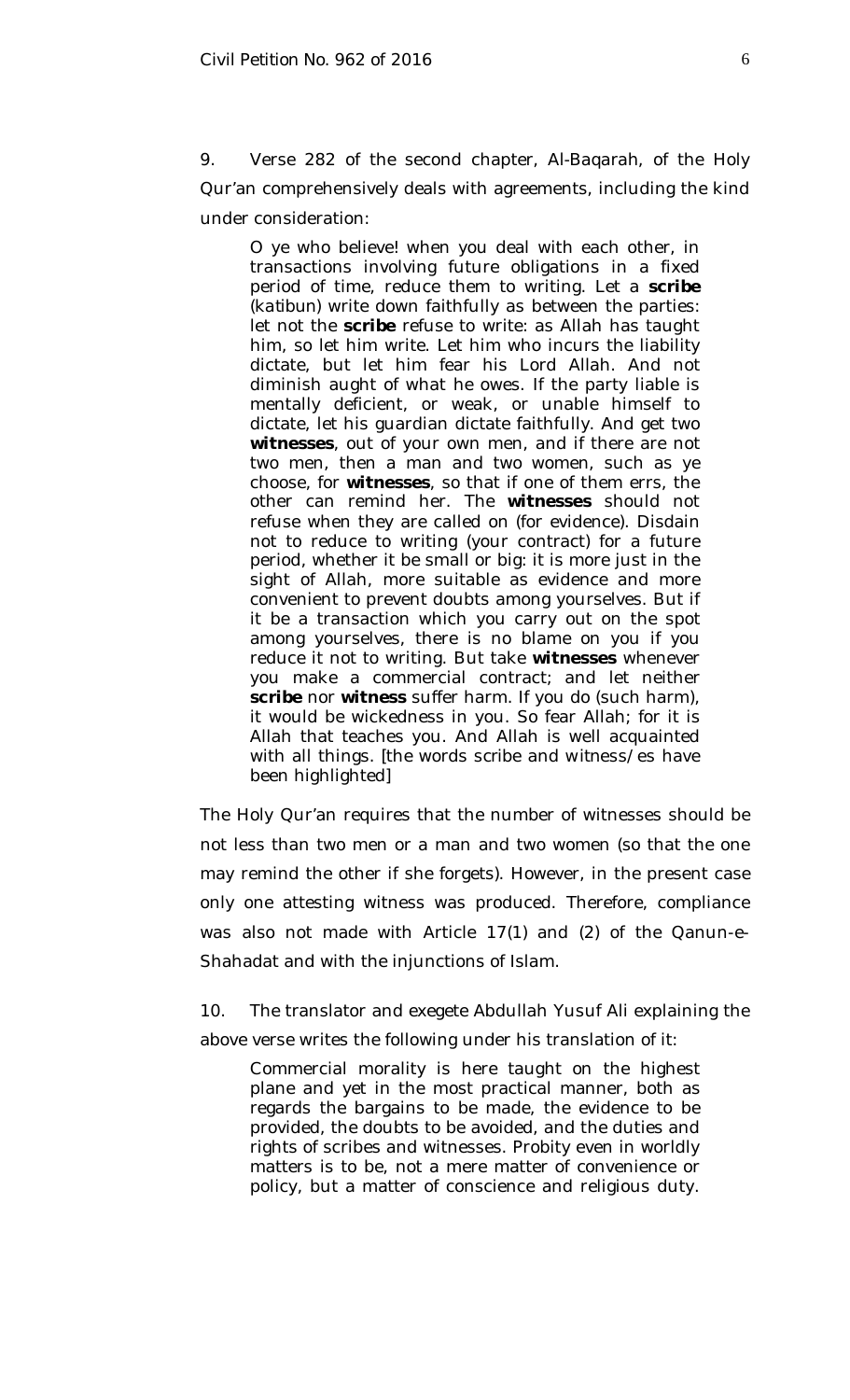Even our everyday transactions are to be carried out as in the presence of Allah.<sup>8</sup>

11. Radical awakening was brought about by the Holy Qur'an and hitherto before unfamiliar women's rights were established for the first time in scripture. A woman's right to own and dispose of her property; her right to retain, both before and after her marriage, her income and property; her ability to do business without permission of her father or husband and keep and spend what she earns. '*Men shall have the benefit of what they earn and women shall have the benefit of what they earn*.'<sup>9</sup> Her entitlement to inherit from her parents and husband is also precisely ordained in the fourth chapter (*an-Nisa*) of the Holy Qur'an. <sup>10</sup> A woman also does not need permission to acquire or dispose of property; what she inherits is hers and hers alone; neither her husband, father, brother or son has any entitlement to it; '*Do not eat up* (consume) *one another's property*'. <sup>11</sup> The bridal gifts given at the time of marriage are the wife's property, and remains hers. They can be added to but not taken away. <sup>12</sup> It is also recommended that husbands make wills to provide for their wives. <sup>13</sup> Her right to enter into contracts and to witness contracts<sup>14</sup> the Holy Qur'an mentions in great detail. In this case the respondent lady denied having entered into the said agreement which the petitioner, an attesting witness and the scribe testified that she had, however, her solitary testimony was to be accepted because this is what the law and the injunctions of the Holy Qur'an mandate.

12. It is of concern that in the Islamic Republic of Pakistan Qur'anic injunctions are at times relegated in favour of retrogressive practices; we have criticized this in the case of *Fawad Ishaq v Mehreen Mansoor*. <sup>15</sup> We noted that, '*A chasm existed* 

<sup>8</sup> Note 333, *The Holy Qur'an, Translation & Commentary*, 1934.

<sup>9</sup> *An-Nisa* (4) verse 32.

 $10$  Ibid, verses 7, 11 and 12.

 $11$  Ibid, verse 29.

<sup>12</sup> *An-Nisa* (4) verses 24 and 25, *Al-Maidah* (5) verse 5 and *Al-Mumtahanah* (60) verse 10.

<sup>13</sup> *Al-Baqarah* (2) verse 240.

<sup>14</sup> *Al-Baqarah* (2) verse 282.

<sup>&</sup>lt;sup>15</sup> PLD 2020 Supreme Court 269.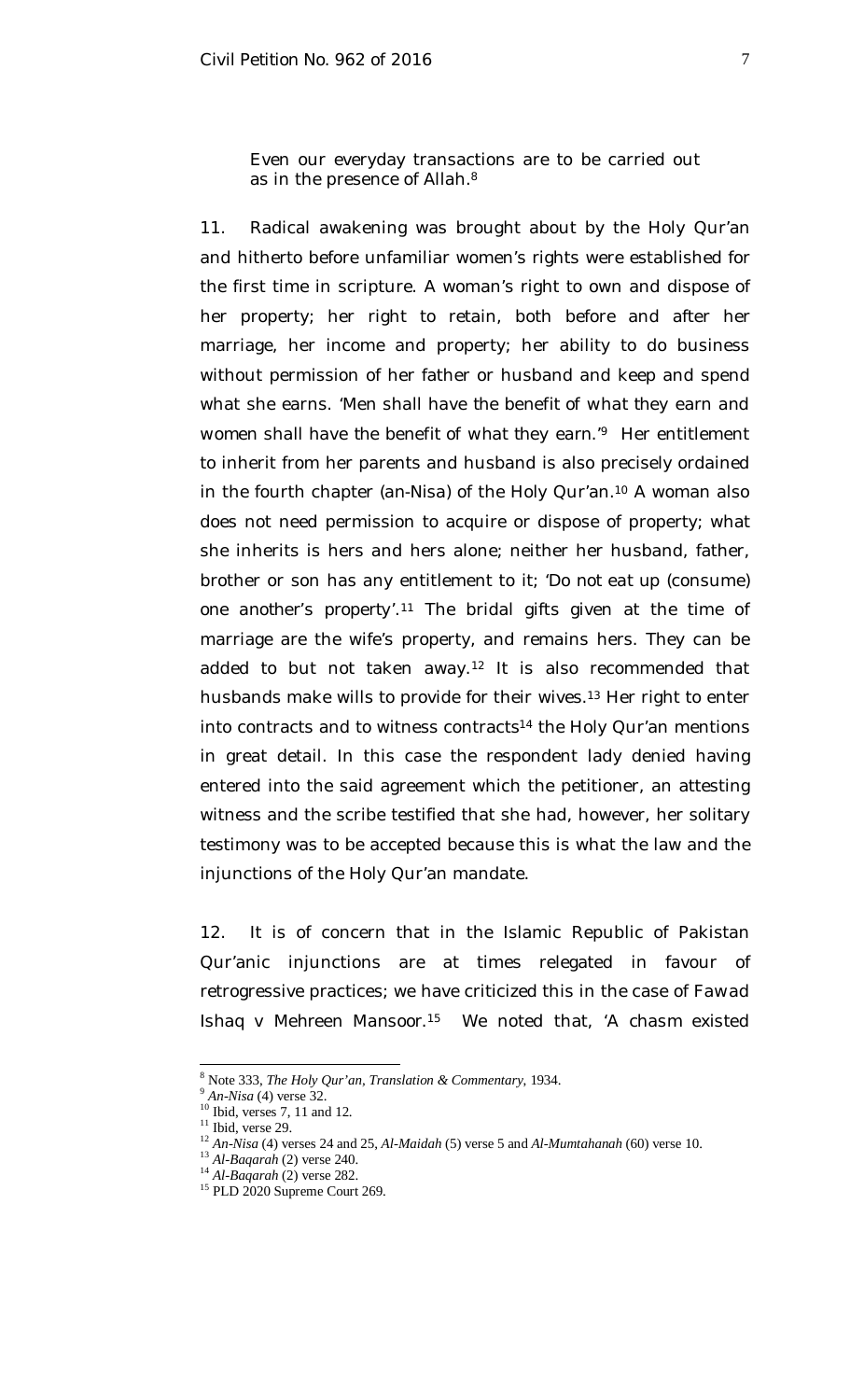*between a woman's position in Islam to that which prevailed till a century ago in Europe and America where upon marriage a wife stood deprived of her property, which became that of her husband to*  do with it as he pleased.<sup>'16</sup> It may be useful to reproduce the following three paragraphs from the judgement as well:

10. We however find that the old European and American concepts at times permeate into the thinking even of judges in Pakistan. The doctrine of 'coverture' subsumed a married woman's identity. Sir William Blackstone described the doctrine of coverture: "By marriage, the husband and wife are one person in law: that is, the very being or legal existence of the woman is suspended during the marriage, or at least is incorporated and consolidated into that of the husband: under whose wing, protection, and cover, she performs everything; and is therefore called in our law-French a feme covert…". In her comprehensively researched book Amy Louise Erickson writes, "Under common law a woman's legal identity during marriage was eclipsed literally covered - by her husband. As a 'feme covert', she could not contract, neither could she sue nor be sued independently of her husband. … The property a woman brought to marriage – her dowry or portion – all came under the immediate control of her husband". It was only on the passing of the Married Women's Property Act, 1882 that in England a married woman became, "capable of acquiring, holding, and disposing by will or otherwise, of any real or personal property as her separate property, in the same manner as if she were a feme sole, without the intervention of any trustee".

11. The situation in the United States of America of married women was no better, they had no legal existence apart from their husbands. The reason for a married woman's servile status was sought to be explained by the Supreme Court of Illinois, "It is simply impossible that a married woman should be able to control and enjoy her property as if she were sole, without practically leaving her at liberty to annul the marriage". The unjustness of the laws was severely criticized. Elizabeth Cady Stanton listed in the Declaration of Sentiments "the injuries and usurpations on the part of man toward woman" – "He has made her, if married, in the eye of the law, civilly dead. He has taken from her all right in property, even to the wages she earns… the law, in all cases, going upon a false supposition of the supremacy of a man, and giving all

<sup>&</sup>lt;sup>16</sup> Ibid, para 15, p. 280.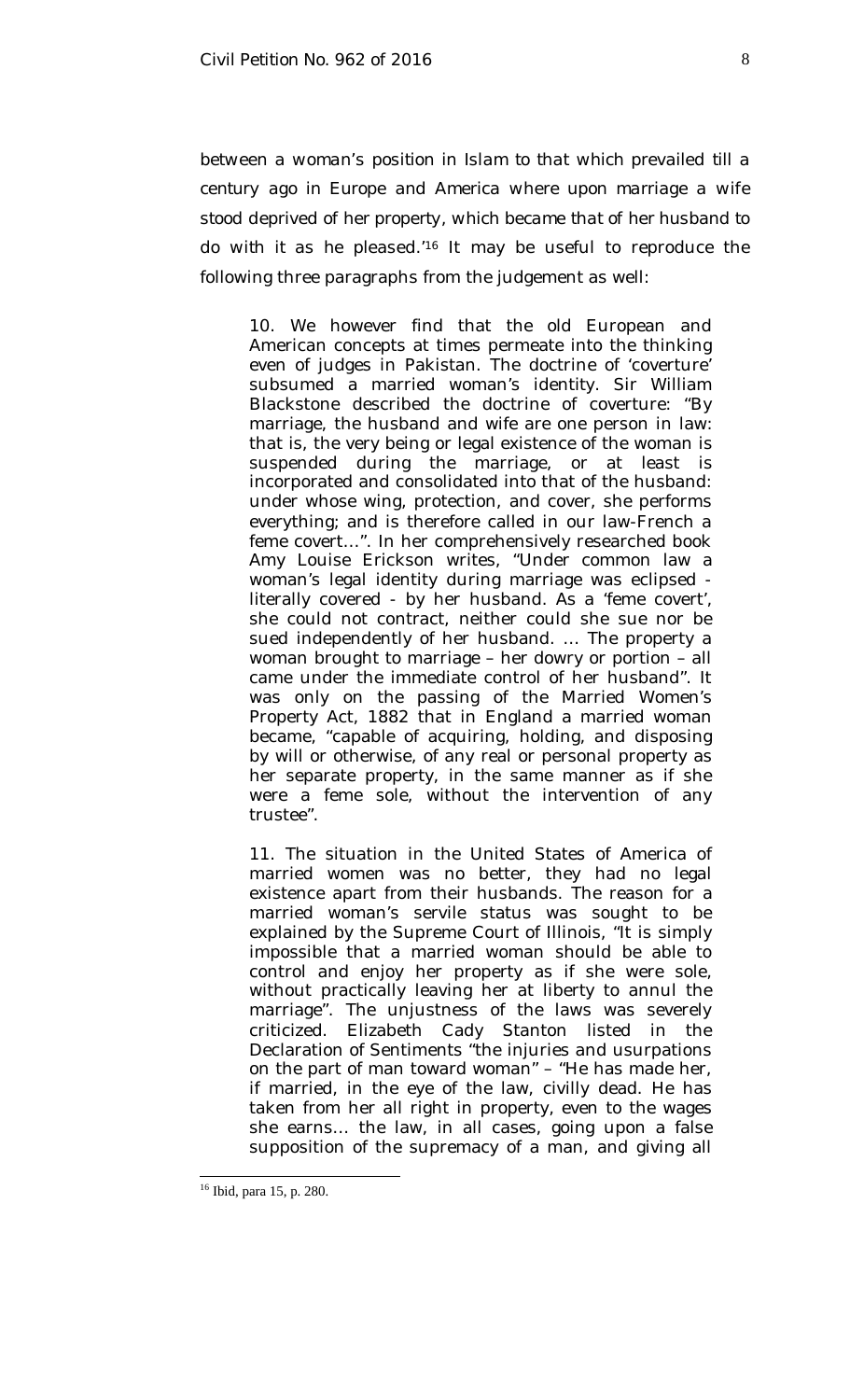power into his hands". Harriet Beecher Stowe was another campaigner for women's rights, observing that, "[T]he position of a married woman… is, in many respects, precisely similar to that of the negro slave. She can make no contract and hold no property; whatever she inherits or earns becomes at that moment the property of her husband. … [I]n English common law a married woman is nothing at all. She passes out of legal existence."

12. Discrimination against women pervaded in other areas too. It was only in 1960 that women in America could open bank accounts without their husband's permission and this right was acquired by women in the United Kingdom as late as 1975. The professions were also barred to women. Mrs. Myra Colby Bradwell had passed the bar examinations but was not allowed to practice law; she asserted her right to practice but in 1873 the United States Supreme Court held, that denying Mrs. Bradwell the right to practice law violated no provision of the federal Constitution and added, "That God designed the sexes to occupy different spheres of action, and that it belonged to men to make, apply, and execute the laws, was regarded as an almost axiomatic truth".

13. The learned Mr. Piracha says that prudence dictated that the petitioner should not produce or summon Muhammad Ali, who was an attesting witness, because he was the husband of the respondent and it was apprehended that he will deny witnessing his wife signing the said agreement. Merely because a witness is related to either party does mean he/she stops being a witness nor that he/she should not be produced/summoned as a witness. The above quoted verse of the Holy Qur'an states that it is the religious duty of a Muslim to come forward to testify when called upon to do so - '*The witnesses should not refuse when they are called on*' (for evidence). An attesting witness remains a witness irrespective of his or her relationship to the parties to an agreement. If a witness does not agree to testify he/she can be summoned through the court. In the present case two attesting witnesses namely, Muhammad Ali and Muhammad Nawaz, were not produced nor compelled to give evidence by being summoned through the court.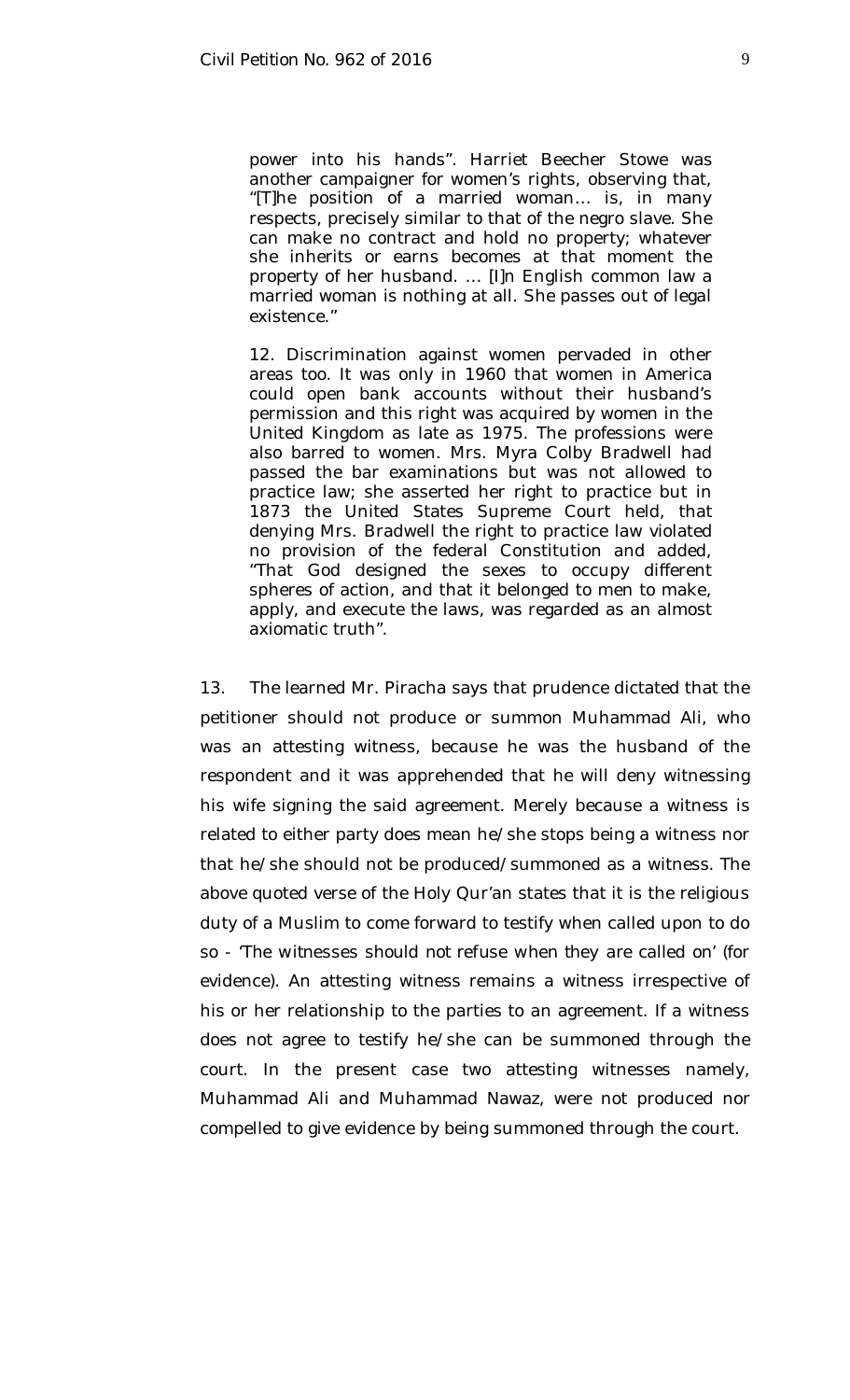14. As regards the scribe he was not shown or described as a witness in the said agreement, therefore, he could not be categorised as an attesting witness. The cited verse of the Holy Qur'an mentions three times the word scribe (*katib*) and five times the witness/es (*shahid*) but does not use these words interchangeably, instead separately and distinctively. Therefore, a scribe and a witness cannot be the same. In *Tassaduq Hussain v Muhammad Din<sup>17</sup>* this Court considered Article 17 of the Qanun-e-Shahadat and held, that:

7. … the provisions of Article 17(2)(a) encompasses in its scope twofold objects (i) regarding the validity of the instruments, meaning thereby, that if it is not attested by the required number of witnesses the instrument shall be invalid and therefore if not admitted by the executant or otherwise contested by him, it shall not be enforceable in law (ii) it is relatable to the proof of such instruments in term of mandatory spirit of Article 79 of The Order, 1984 when it is read with the later. Because the said Article in very clear terms prescribes "If a document is required by law to be attested, it shall not be used as evidence until two attesting witnesses at least have been called for the purpose of proving its execution, if there be two attesting witnesses alive and subject to the process of the Court and capable of giving evidence".<sup>18</sup>

8. The command of the Article 79 is vividly discernible which elucidates that in order to prove an instrument which by law is required to be attested, it has to be proved by two attesting witness, if they are alive and otherwise are not incapacitated and are subject to the process of the Court and capable of giving evidence. The powerful expression "shall not be used as evidence" until the requisite number of attesting witnesses have been examined to prove its execution is couched in the negative, which depicts the clear and unquestionable intention of the legislature, barring and placing a complete prohibition for using in evidence any such document, which is either not attested as mandated by the law and/or if the required number of attesting witnesses are not produced to prove it. As the consequence of the failure in this behalf are provided by the Article itself, therefore, it is a mandatory provision of law and should be given due effect by the Courts in letter and spirit. The provisions of this Article are most uncompromising, so long as

 $\overline{a}$  $17$  Op. cit.

<sup>18</sup> Ibid, p. 247.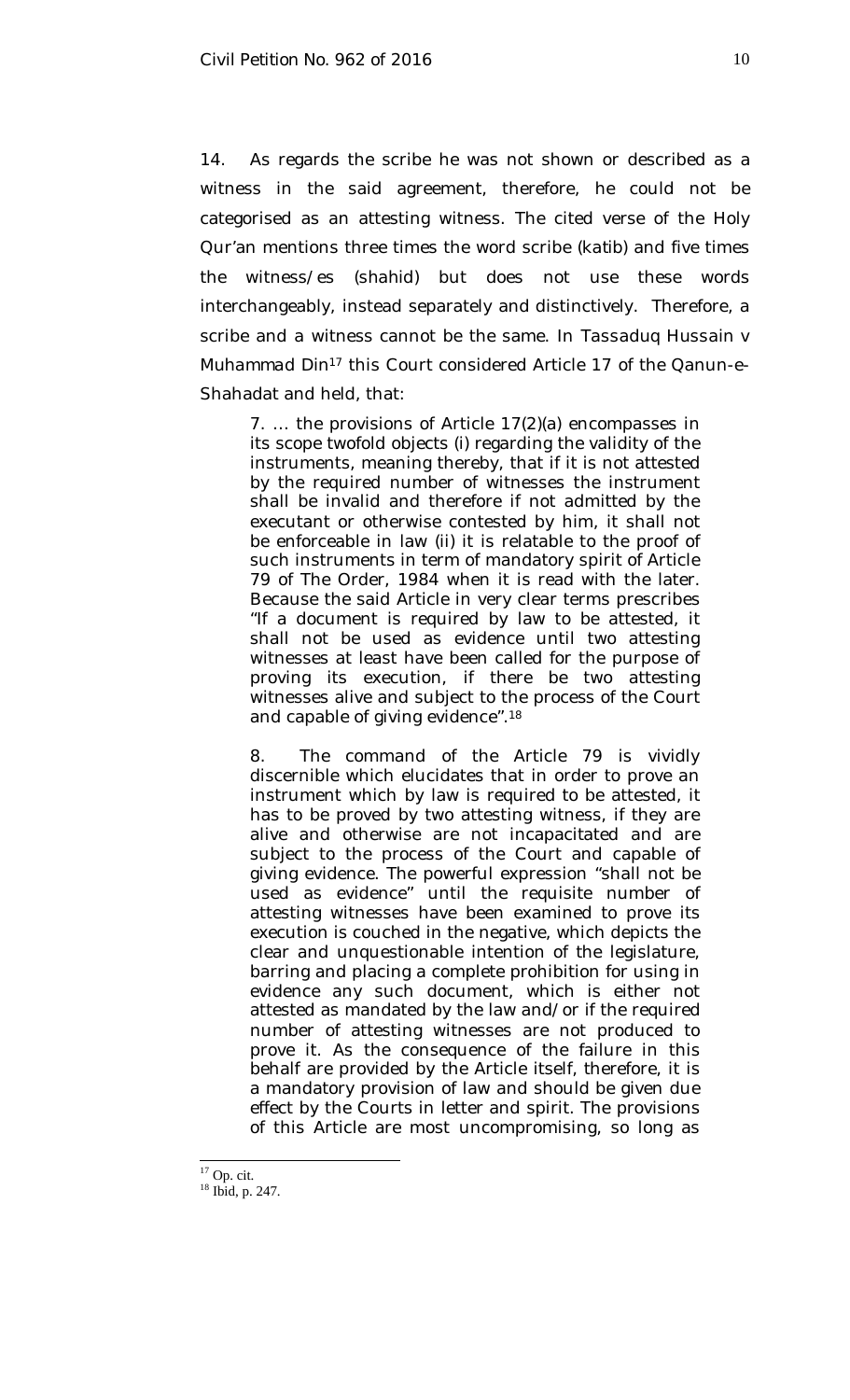there is an attesting witness alive capable of giving evidence and subject to the process of the Court, no document which is required by law to be attested can be used in evidence until such witness has been called, **the omission to call the requisite number of attesting witnesses is fatal to the admissibility of the document. … And for the purpose of proof of such a document, the attesting witnesses have to be compulsorily examined as per the requirement of Article 79, otherwise, it shall not be considered and taken as proved and used in evidence.** This is in line with the principle that where the law requires an act to be done in a particular manner, it has to be done in that way and not otherwise.<sup>19</sup> [emphasis has been added]

9. Coming to the proposition canvassed by the counsel for the appellant that a scribe of the document can be a substitute for the attesting witnesses … It may be held that if such witness is allowed to be considered as the attesting witness it shall be against the very concept, the purpose, object and the mandatory command of the law highlighted above.<sup>20</sup>

And, in an earlier case, *Nazir Ahmad v Muzaffar Hussain,* <sup>21</sup> it was held, that:

Article 17(2)(a) of the Qanun-e-Shahadat Order, 1984, provides that "in matters pertaining to financial or future obligations, if reduced to writing, the instrument shall be attested by two men, or one man and two women, so that one may remind the other, if necessary and evidence shall be led accordingly".'

15. The petitioner presumably was not able to locate a witness (Allah Ditta). The burden to produce or summon him lay upon the petitioner, which is not alleviated merely by saying he could not be found. Article 80 of the Qanun-e-Shahadat provides, that:

**80. Proof where no attesting witness found**. If no such attesting witness can be found, it must be proved that the witnesses have either died or cannot be found and that the document was executed by the person who purports to have done so.

The Article states that it *must be proved* that the witness had either died or could not be found. Simply alleging that a witness cannot

 $^{21}$  Op cit.

 $19$  Ibid, p. 248.

<sup>20</sup> Ibid, p. 248.